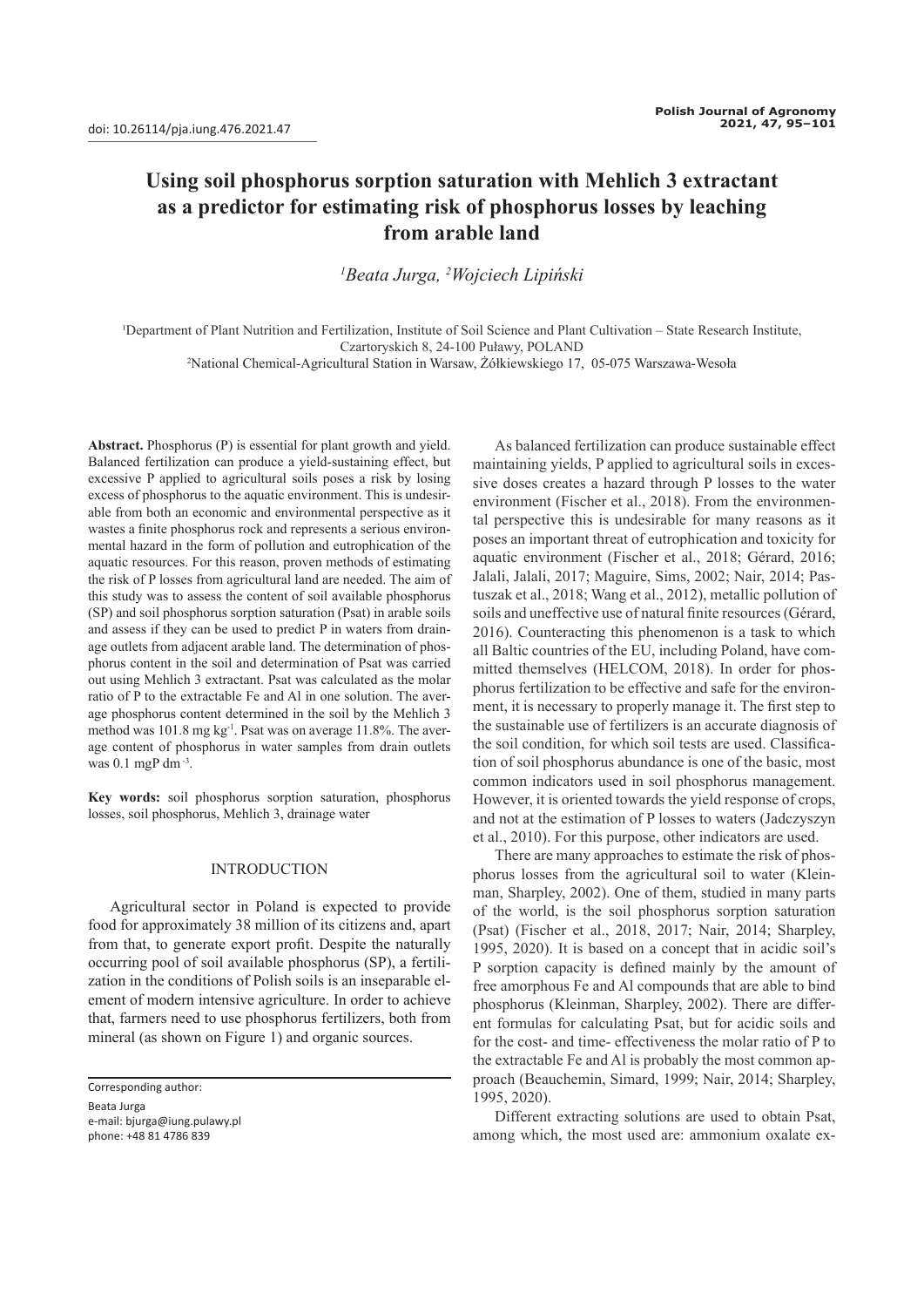96 Polish Journal of Agronomy, No. 47, 2021

30,0  $27,1$ 25.0 24.9 24,4  $235$ 25.0  $23.3$  $235$  $23,1$  $23.0$  $22.4$  $20,4$  $20.0$  $15<sub>c</sub>$  $10,0$  $5.0$  $O, O$ 2010 2011 2012 2013 2014 2015 2016 2017 2018 2019  $2020*$ 

\*preliminary data of the Agricultural Census

Figure 1. Consumption of mineral phosphorus fertilizers in terms of pure ingredient (kg) per 1 ha of agricultural land 2010-2020 (Statistics Poland, 2021).

tractant, Mehlich-1, and Mehlich 3 (Beauchemin, Simard, 1999; Ige et al., 2005; Jalali, Jalali, 2017; Nair, 2014). Mehlich 3 extraction procedure was used in this research as it enables for simultaneous determination of the content of available forms of many macro- and microelements in single soil extract, namely: phosphorus, potassium, calcium, sodium, magnesium, iron, aluminum, manganese, copper, zinc, boron and sulfur (Kęsik, 2016). Additionally, this universal extraction solution (pH  $2.5 \pm 0.01$ ) is intended for the determination of acidic and neutral soil samples (Mehlich, 1984), which constitute the majority of agricultural soils in Poland (Ochal, 2014). It should be also mentioned that one of the arguments in favor of testing this method in Poland was the fact that in neighbouring countries with similar agrochemical conditions, i.e. Estonia, the Czech Republic and Slovakia, the Mehlich 3 method has already been tested and implemented in the fertilizer advisory system.

As already proven in the literature (McDowell et al., 2002; Maguire, Sims, 2002; Wang et al., 2012) Psat, originally developed mainly for agronomic consultancy, might as well be used to assess the potential risk of P loss from agricultural soils (Sims et al., 2000; Hooda et al., 2000; Beauchemin, Simard, 1999; Kęsik, 2016; Fischer et al., 2017; Jalali, Jalali, 2017; Kleinman, Sharpley, 2002; Maguire, Sims, 2002; Sharpley, 1995; Sharpley et al., 2020; Wang et al., 2012 ). In Poland, there is not much research on this topic (Kęsik, 2016; Szara, Sosulski, 2018; Szara et al., 2019).

The aim of this study is to assess the possibility of using the Psat for estimating/evaluating the risk of phosphorus losses from arable land and to forecast pollution of drainage water with phosphorus.

## MATERIAL AND METHODS

Both soil and water samples had been collected by professional samplers as a part of Soil Nitrogen Moni-

toring Programme run by National Agrochemical Station (KSChR). The monitoring points are presented in Figure 2.

.

Leachate samples (n=216) originated from drainage outlets discharging soil filtrate. Phosphorus  $($ P-PO<sub>4</sub> $)$  in water was determined spectrometrically in laboratories of relevant local district agrochemical stations using PN-EN ISO 15681-2:2006 standard (Polski Komitet Normalizacyjny, 2006). In this method phosphates react with ammonium molybdate in the presence of reducing agents (an ascorbic acid ) to form a blue coloured complex, the intensity of which is directly proportional to the concentration of phosphates in the solution. Water samples were determined by a continuous flow analysis method (CFA) using San<sup>SERIES</sup> analyzer (by Skalar Analytical B.V.) with spectrometric detection. Number of water samples does not match number of soil samples as at 5 monitoring points it was not possible to collect water samples (too little water in the drainage outlet).

Soil samples (n=221) were collected according to PN-R-04031:1997 standard (Polski Komitet Normalizacyjny, 1997) from the plough layer (0 to 30 cm) using a standard soil-sampling auger from arable land adjacent to drainage outlets, air dried and sieved to < 2 mm. The determination of soil particle size composition was done using the laser diffraction method standard (Polski Komitet Normalizacyjny, 1998). The pH was measured potentiometrically in 1:2.5 (m/V) suspension of soil in 1 mol L-1 KCl solution (ISO 10390 2005).

The P, Al and Fe were extracted following the Mehlich 3 method (Mehlich, 1984). 10 g of soil samples  $(\pm 0.01 \text{ g})$ were extracted using 100 mL  $(\pm 0.5 \text{ mL})$  of solution that is composed of of 0.2 M glacial acetic acid, 0.25 M ammonium nitrate, 0.015 M ammonium fluoride, 0.013 M nitric acid, and 0.001 M ethylene diamine tetraacetic acid (EDTA). After the P extraction (that took place as a result of the action of fluorine compounds and acetic acid) the extractant was analyzed by emission spectrometry with inductively coupled plasma (ICP) (Kęsik et al., 2015).

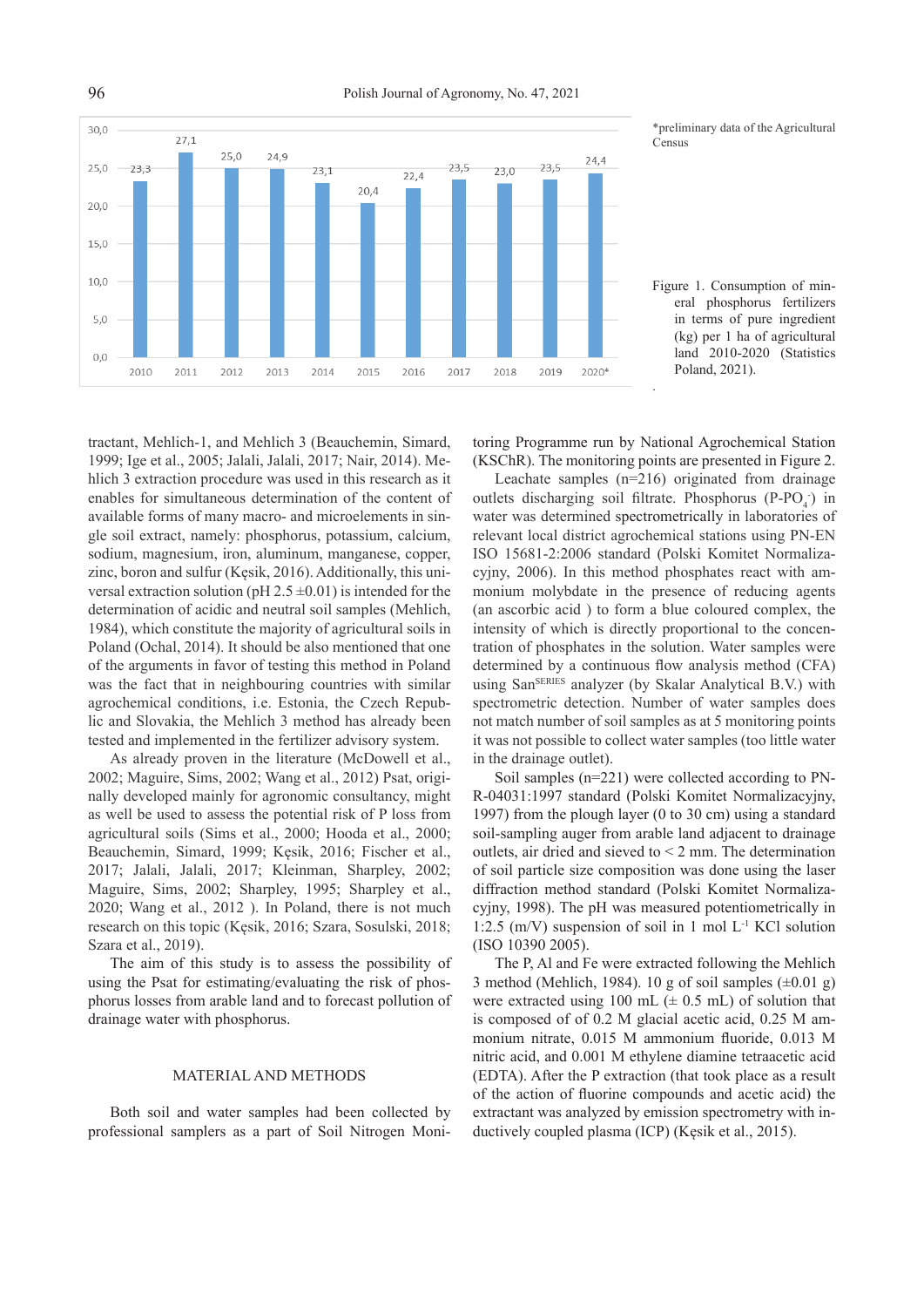

Figure 2 The monitoring points for soil and water samples.

### **Psat**

To determine the soil phosphorus sorption saturation the contents of P, Al, Fe (mg  $kg<sup>-1</sup>$  of soil) were divided by their molar mass (Table 1) and calculated according to the following formula:

$$
Psat = \frac{P}{(Al + Fe)} \times 100\%
$$

where:

Psat – soil phosphorus sorption saturation,

P, Al, Fe – P, Al and Fe content determined by the Mehlich method 3, expressed in mmol kg-1

Table 1. Molar mass values of aluminum, iron and phosphorus expressed in mg mmol<sup>-1</sup>.

| Molar mass | Fe    |       |  |
|------------|-------|-------|--|
|            | 55.85 | 26.QQ |  |

The obtained results were statistically evaluated with the use of the Statistica 10.1 program, with the method of analysis of variance, using the Tukey confidence interval, with the significance level of  $\alpha = 0.05$ . The relationship between SP and Psat and phosphorus in drainage outlets was determined through Spearman rank correlations coefficient at 5% probability.

In this paper a soil classification is presented according to a simplified division of soils into four agronomic categories, depending on fine  $( $0.02 \text{ mm}$ )$  particle content (Jadczyszyn et al., 2010). This approach includes the fol-

lowing categories of soil: very light, including soil units with 10 % content of fine particles, 2) light, including soil units between 10–20% of fine particles content, 3) medium, including soil units between 20–35% of fine particles content, 4) heavy, including soil units with more than 35% of fine particles.

#### **RESULTS**

Soil distribution across tested samples was dominated by heavy soil (34%) while almost half of tested samples presented light or very light agronomic category (Figure 3).



Figure 3. Agronomic categories of tested soil samples according to soil texture.

Presented water parameters and soil indiced, apart from pH, was characterized by great variability (expressed by coefficient of variation) as shown in Table 2. It proves that the distribution of soil phosphorus indices and the P content in water significantly differs from the normal distribution, because the standardized skewness and kurtosis lie outside the  $\leq -2$ ,  $+2$  range. Therefore, the medians were adopted in this paper as the appropriate measure of the features (the average value).

Median value for SP in the top 30 cm was  $101.8$  mg kg<sup>-1</sup> with 75% of tested points represent  $SP \le 176.3$  mg kg<sup>-1</sup>. Psat was on average 11.8% (with a coefficient of variation of 105.85%), the average content of phosphorus from drainage outlets samples was 0.09 mg dm-3. In the tested sample population only 25% of water samples exceeded  $0.22$  mg P dm<sup>-3</sup>. Among the examined soils, soils with a neutral or acid pH were predominant as upper quartile of observed results was pH=6.7 with median value of 6.1. The detailed characterisation of the tested soil and water samples is presented in Table 2.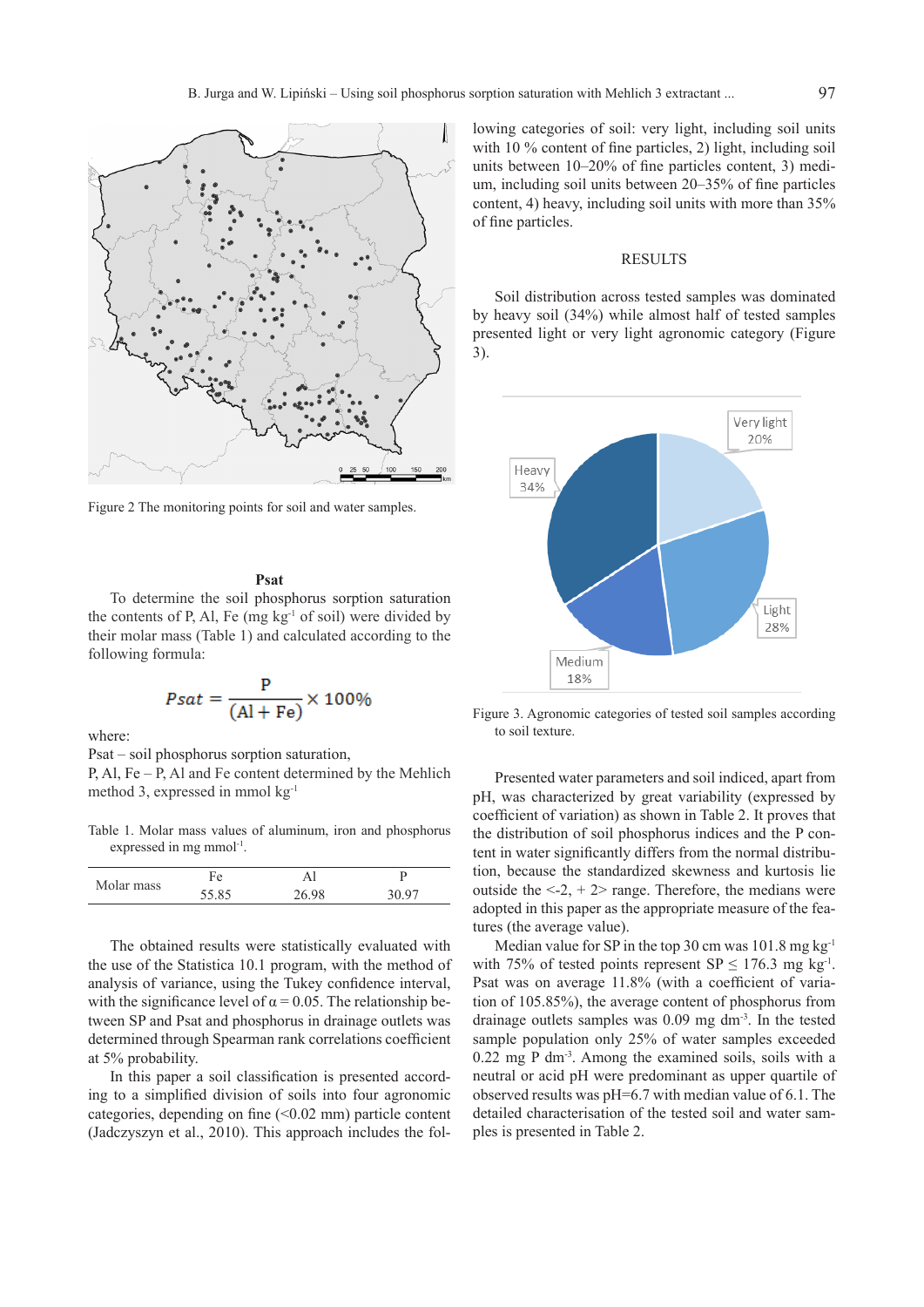Table 2. Distribution and main statistical characteristics of tested phosphorus indices.

| Characteristic             | pH      | Soil P<br>content (SP)<br>$\left[\text{mg kg}^{-1}\right]$ | Soil phosphorus<br>sorption saturation<br>(Psat)<br>$\lceil\% \rceil$ | Water P-PO.<br>$\left[\text{mg} \, \text{P} \, \text{dm}^{3}\right]$ |
|----------------------------|---------|------------------------------------------------------------|-----------------------------------------------------------------------|----------------------------------------------------------------------|
| Count                      | 130     | 221                                                        | 221                                                                   | 216                                                                  |
| Mean                       | 5.8     | 124.4                                                      | 16.7                                                                  | 0.24                                                                 |
| Median                     | 6.1     | 101.8                                                      | 11.8                                                                  | 0.09                                                                 |
| Stnd. deviation            | 1.1     | 91.4                                                       | 17.6                                                                  | 0.42                                                                 |
| Coeff. of variation $[\%]$ | 19      | 71                                                         | 105                                                                   | 170                                                                  |
| Minimum                    | 3.6     | 10.1                                                       | 0.7                                                                   | 0.00                                                                 |
| Maximum                    | 7.9     | 536.4                                                      | 133.2                                                                 | 3.82                                                                 |
| Lower quartile             | 5.0     | 55.2                                                       | 5.8                                                                   | 0.03                                                                 |
| Upper quartile             | 6.7     | 176.3                                                      | 23.6                                                                  | 0.22                                                                 |
| Stnd. skewness             | $-0.28$ | 8.4                                                        | 20.5                                                                  | 25.31                                                                |
| Stnd. kurtosis             | $-1.0$  | 7.8                                                        | 48.2                                                                  | 81.22                                                                |

Table 3. Average values of soil P content [mg kg-1], soil phosphorus sorption saturation [%] and water P-PO<sub>4</sub> [mgP dm<sup>-3</sup>] depending on agronomic categories (the values with different letters in a column are significantly different for p<0.05).

| Agronomic<br>categories | Soil P content<br>$\left[\text{mg kg}^{-1}\right]$ | Soil P saturation<br>$\lceil\% \rceil$ | Water $P-PO_{\lambda}^-$<br>[ $mg P dm^{-3}$ ] |
|-------------------------|----------------------------------------------------|----------------------------------------|------------------------------------------------|
| Very light              | 146.7a                                             | 19.13a                                 | 0.12a                                          |
| Light                   | 162.8a                                             | 18.70a                                 | 0.28a                                          |
| Medium                  | 132.3 a                                            | 21.35a                                 | 0.29a                                          |
| Heavy                   | 85.9 <sub>b</sub>                                  | 12.28a                                 | 0.26a                                          |

Table 4. Spearman rank correlations.

|                                                                  | pH         | Soil P content<br>$\left[\text{mg kg}^{-1}\right]$ | Soil P saturation<br>[%] | Water $P-PO_1^-$<br>$[mgP dm^{-3}]$ |
|------------------------------------------------------------------|------------|----------------------------------------------------|--------------------------|-------------------------------------|
| pH                                                               |            | 0.28496                                            | $-0.02378$               | $-0.23745$                          |
|                                                                  |            | 0.0000                                             | 0.70278                  | 0.00011                             |
| Soil P content<br>$\left[\text{mg kg}^{-1}\right]$               | 0.28496    |                                                    | 0.8960                   | 0.1766                              |
|                                                                  | 0.0000     |                                                    | 0.0000                   | 0.0096                              |
| Soil P saturation<br>$[\%]$                                      | $-0.02378$ | 0.8960                                             |                          | 0.2094                              |
|                                                                  | 0.70278    | 0.0000                                             |                          | 0.0021                              |
| Water $P-PO_1^-$<br>$\lceil \text{mg } P \text{ dm}^{-3} \rceil$ | $-0.23745$ | 0.1766                                             | 0.2094                   |                                     |
|                                                                  | 0.00011    | 0.0096                                             | 0.0021                   |                                     |

The values in bold are statistically significant.

Heavy soils presented the lowest values of SP and Psat, but only for SP this was statistically significant. Highest SP content was observed in light soil while highest values of Psat in medium soils (Table 3). There was no statistical differences in phosphorus from drainage outlets among agronomic categories but lowest values were observed in sample taken from very light soils.

Due to the significant skewness of the observations, the correlation between the ranks was taken into account (Table 4). pH values of soil samples does not correlate with Psat, but significantly correlates with SP and phosphorus from drainage outlets. There is a strong correlation between SP and Psat as expected since SP is a function of Psat. Phosphorus from drainage outlets significantly correlates with every tested parameter, it has negative correlation wit pH and weak positive correlation with SP and Psat.

#### DISCUSSION

An average soil phosphorus content determined with Mehlich 3 solution was 101.8 mg kg-1 and less than a 25% of samples showed SPof 55.2 mg kg-1 .An average soil P saturation was 11.8% and 75% of the tested samples did not exceed the value of 23.6%. This means that only 11.8% of the free Al and Fe sites were occupied by phosphorus and the soil can still bind significant amounts of phosphorus. In acidic mineral soils containing significant amounts of iron and aluminium ions poorly soluble combinations are formed with orthophosphates known as hydroxyphosphates and the end products of these reactions are insoluble phosphates. Phosphorus availability decreased with increase in pH thus it was important to incorporate pH analysis in this research. According to criteria used in assessment of soils in Poland soils classified as very acid and acid pH $\leq$  4.5 and pH $\leq$  5.5 respectively) covers over 50% of the country (Latawiec et al., 2017). In our study, majority of samples fall into acid soil classification as upper quartile pH=6.7 thus estimation of phosphorus sorption based on the content of aluminium and iron proved its validity. This is also important information as Mehlich 3 solution has been successfully used in acidic soils previously (Sharpley 1995). In our study pH was significantly correlated with SP and (negatively) with phosphorus in water from drainage outlets but not with Psat.

For practical purposes the key issue is to establish a threshold value for Psat, which, if exceeded, would mean an increased risk of phosphorus losses. The literature provides some research results in this area.

According to Pautler and Sims (2000), Psat values of 25 to 40% are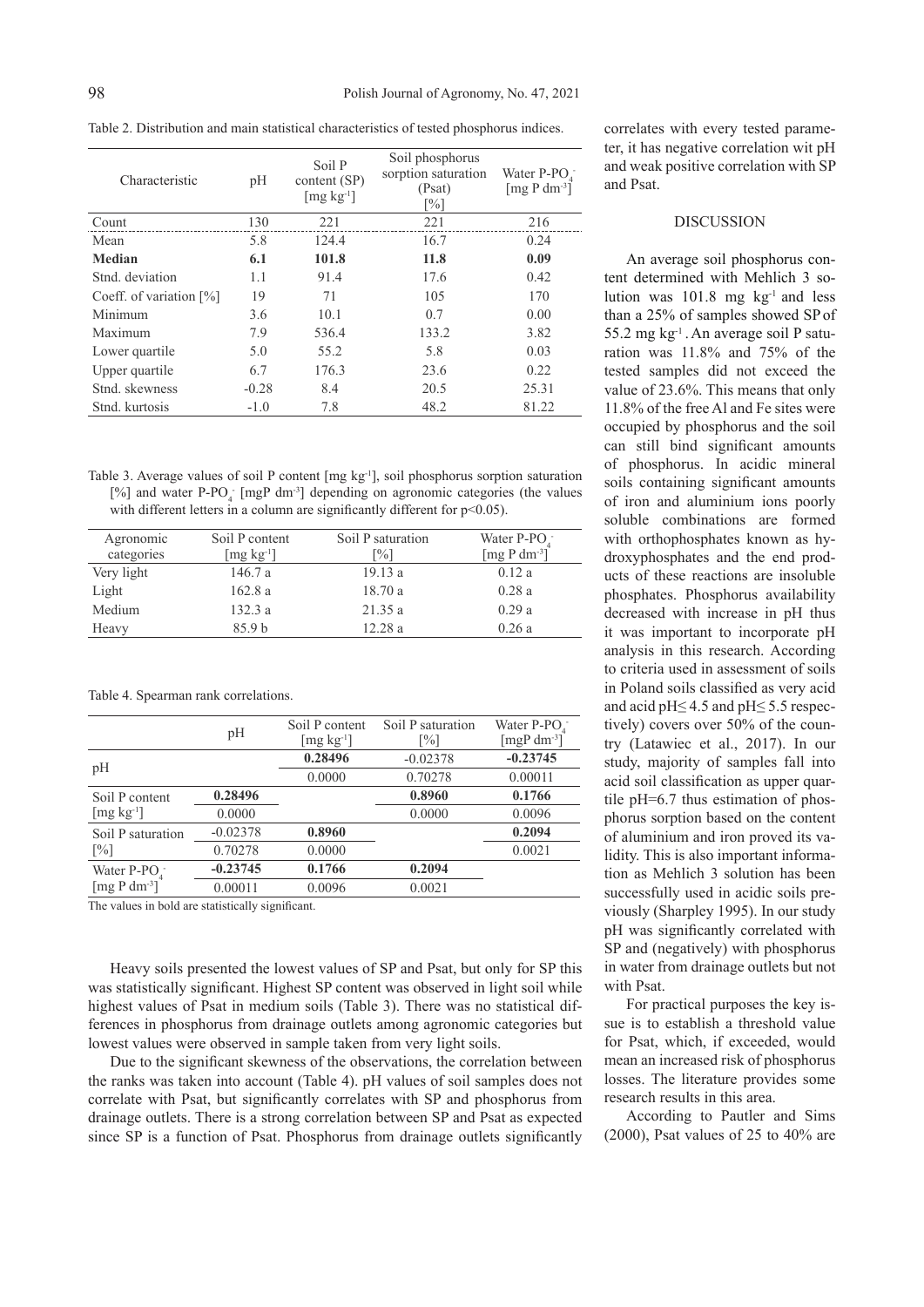correlated with a higher risk of P loss during soil leaching or runoff. Breeuswma et al. (1995) found in their study that Psat (obtained through ammonium-oxalate solution) values of 25% in the soil profile, under medium and high water table conditions, would contribute to shallow groundwater contamination in the Netherlands. In the light of the above research, the obtained own results are not too alarming as less than 25% of tested samples exceeds Psat=23.6% (upper quadrile), but it is important to underline that authors of this study has used Mehlich 3 solution not the ammoniumoxalate solution.

To investigate the degree of soil phosphorus sorption saturation using ammonium-oxalate solution, 296 soil samples were analyzed in Belgium (and average Psat values of 57, 22 and 11% were obtained for soil horizons 0–30, 30–60 and 60–90 cm, respectively (De Smet et al., 1996). Authors had proposed the threshold values of Psat=30% (measured for depths between 0 and 90 cm) to protect shallow groundwater. The following considerations should be interpreted with the greatest caution, because the ammonium-oxalate solution is a much stronger extractant than the Mehlich 3 solution used in this research, however, for speculative purposes, a discussion with the results of our own study will be presented. It is worth noting that the values obtained by these authors for the soil layer 0–30 cm were more than five times higher than the values obtained in our study. Moreover, the level Psat oscillating around 11% was observed only at a much deeper soil layer, i.e. 60–90 cm, which suggests that Belgian soils may be less capable of maintaining P and be much more susceptible to release P into the soil solution. Considering Belgian Psat threshold of 30%, less than 25% of tested samples from this study could exceed this proposed "safe value". The proposed limit of 30% is also reflected in the results obtained by Pote and others (1999). They showed that the observed values of dissolved reactive phosphorus in runoff from three Ultisols in Arkansas increased at Psat values between 20 and 30%.

After examining 8539 soil samples, Kęsik (2016) found that the average Psat value for soil in the country is 18.1%. These results corroborate unpublished research by Jurga, who examined a set of over 1000 soil samples from all voivodeships in the country (n=1023) and obtained an average Psat value =  $19\%$ . The study by Kęsik (2016) also shows that an excess of Psat  $= 25\%$  (irrespective of agronomic category and soil pH range) should be considered unjustified from the point of view of plant fertilization needs and environmental risk. Taking into account all studies mentioned above, the results from our study (average Psat=11.8%) allow to consider the recorded average values as safe for the aquatic environment. Thus, it indicates that the risk of phosphorus leaching into the soil profile and the associated risk of water contamination can be considered as rather low.

Although some researchers believe that P loss through leaching is related strictly to soil properties (Jalali, Jalali,

2017), both the reports of Zhang et al. (2005) and the results presented in this paper contradict this. The differences in average values of soil P content depending on agronomic categories was statistically significant only for two categories, namely light and heavy soil (162.8 and 85.9 mg kg-1 respectively) (Table 3). For Psat no statistically significant difference was found between categories, the lowest values was found in heavy soils and the highest in medium soils (12.28 and 21.35%).

The average content of phosphorus in water was 0.09 mg P dm<sup>-3</sup> with maximum values of 3.82 mg P dm<sup>-3</sup>. Over 75% of the obtained results did not exceed 0.22 mg P dm-3. "The Ordinance of Minister of Infrastructure of 25 June 2021 on the classification of ecological status, ecological potential and chemical status and the method of classifying the status of surface water bodies, and the environmental quality standards for priority substances" will be used to interpret the obtained results (Rozporządzenie, 2021). According to the above legal act, the average phosphorus content in drainage waters is in the first class of water quality, considering both: a stream or lowland stream and a stream or sandy lowland stream. Almost 80% of tested water samples comply with requirements for second class of water quality (threshold value  $\leq$  0.33 mg P dm<sup>-3</sup>) in terms of P content in water.

The phosphorus in water significantly correlates with the SP and Psat, confirming results obtained by Sharpley (1995). The rank correlation coefficients for P in water turned out to be rather weak for both SP and Psat, but Psat slightly better describes risk of P losses to drains. The performed statistical analysis allows us to draw three assumptions: Firstly, soil available phosphorus extracted with Mehlich 3 solution and resulting Psat parameter could be used for estimating risk of P leaching to water, however the minimal relationship between the variables indicates that more studies are needed to determine if greater population size will create a better model or not. Secondly, local threshold values (including thresholds for deeper soil layers) and validation of them on a larger population of samples is required. Thirdly, P leakage from soil to water could be largely determined by factors other than SP and Psat as they do not account for processes controlling the transport of P such as water erosion, runoff potential, subsurface drainage, modified connectivity or contributing distance (Maguire 2002) .

#### **CONCLUSIONS**

1. Results from our study (average Psat=11.8%, average water P-PO<sub>4</sub>=0.1 mgP dm<sup>-3</sup>) allow to consider the recorded average values as safe for the aquatic environment.

2. According to presented results, soil texture has a lower than expected impact on soil phosphorus sorption saturation.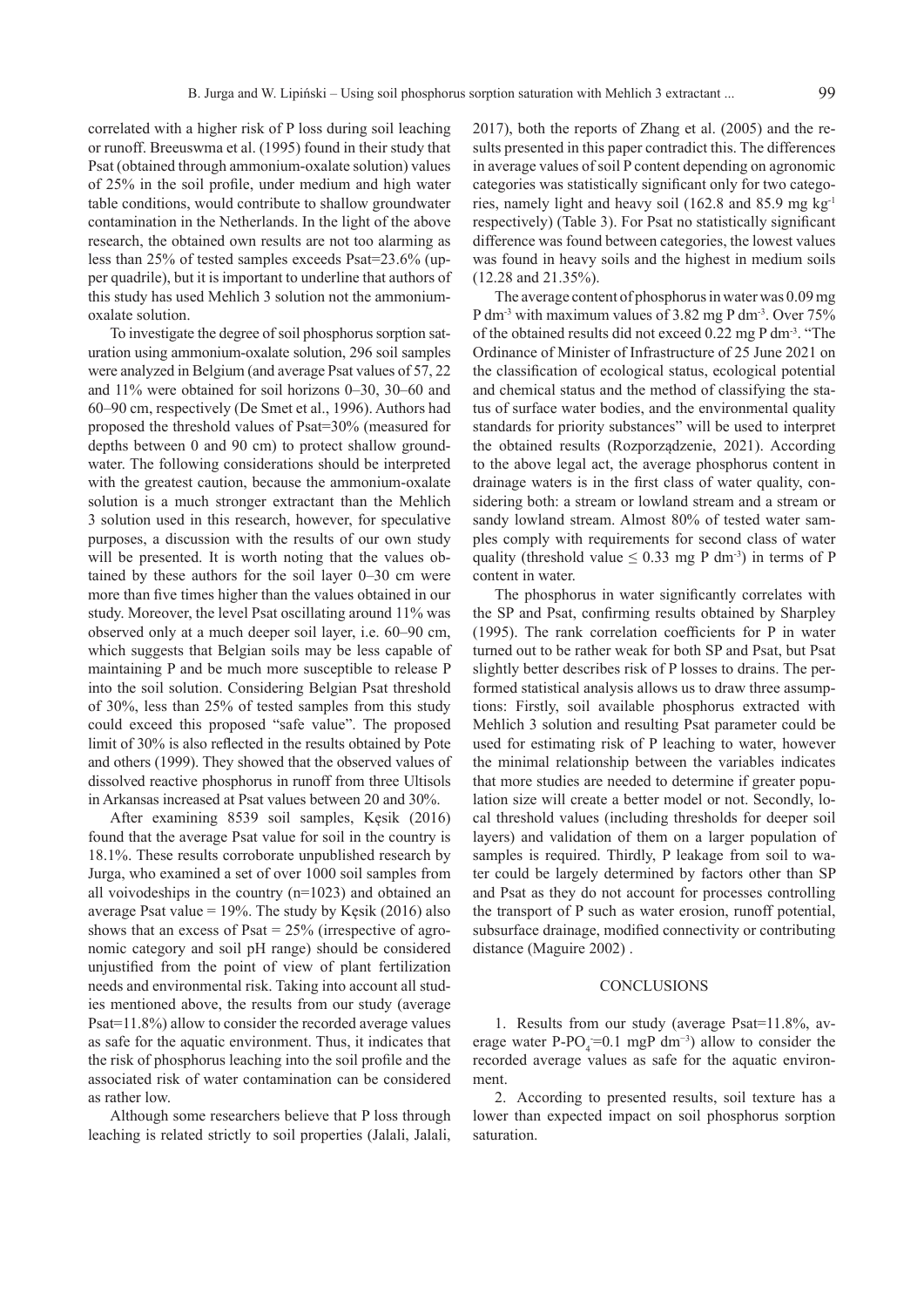3. Soil phosphorus sorption saturation might be used for identifying soils or zones vulnerable to phosphorus leaching in Poland, however more studies are needed on developing thresholds unique for specific soil condition as well as on including this parameter in a more comprehensive index.

4. Considerable fluctuations in soil phosphorus sorption saturation values within single agronomic category suggest that improvement in agricultural advisory system might be reached through extending the monitoring of soil phosphorus to include the phosphorus sorption saturation parameters.

5. Phosphorus leakage from agricultural soil into drainage water could be largely determined by factors other than soil phosphorus sorption saturation but more research on this, including integration with other site properties and P management practices is needed.

## REFERENCES

- **Beauchemin S., Simard R.R., 1999.** Soil Phosphorus Saturation Degree: Review of Some Indices and Their Suitability for P Management in Quebec, Canada. Canadian Journal of Soil Science, 79(4): 615-25, doi: 10.4141/S98-087.
- **Breeuwsma A., Reijerink J.G.A., Schoumans O.F., 1995.** Impact of manure on accumulation and leaching of phosphate in areas of intensive livestock farming. pp. 239-249. In: Animal waste and the land-water interface; Steele K. (ed.) Lewis Publ.-CRC Press, New York.
- **De Smet J., Hofman G., Vanderdeelen J., Van Meirvenne M., Baert L., 1996.** Phosphate enrichment in the sandy loam soils of West-Flanders. Fertilizer Research, 1996, 43(1-3): 209-215.
- Fischer P., Pöthig R., Venohr M., 2017. The Degree of phosphorus saturation of agricultural soils in Germany: Current and future risk of diffuse P loss and implications for soil P management in Europe. Science of the Total Environment, 599-600: 1130-1139, doi: 10.1016/j.scitotenv.2017.03.143.
- **Fischer P., Pöthig R., Gücker B., Venohr M., 2018.** Phosphorus saturation and superficial fertilizer application as key parameters to assess the risk of diffuse phosphorus losses from agricultural soils in Brazil. Science of the Total Environment, 630: 1515-1527, doi: 10.1016/j.scitotenv.2018.02.070.
- **Gérard F., 2016.** Clay minerals, iron/aluminum oxides, and their contribution to phosphate sorption in soils - A myth revisited. Geoderma, 262: 213-226.
- HELCOM Baltic Marine Environment Protection Commission, 2018. Sources and pathways of nutrients to the Baltic Sea. Baltic Sea Environment Proceedings No. 153.
- **Hooda P.S., Rendell A.R., Edwards A.C., Withers P.J.A., Aitken M.N., Truesdale V.W., 2000.** Relating soil phosphorus indices to potential phosphorus release to water. Journal of Environmental Quality, 29: 1166-1171.
- **Ige D. V., Akinremi O. O., Flaten D. N., 2005.** Environmental index for estimating the risk of phosphorus loss in calcareous soils of Manitoba. Journal of Environmental Quality, 34(6): 1944-1951, doi: 10.2134/jeq2004.0468.
- International Standardization Organization (ISO), 2005. Soil quality – determination of pH. ISO 10390, Geneva.
- **Jadczyszyn T., Kowalczyk J., Lipiński W., 2010.** Zalecenia nawozowe dla roślin uprawy polowej i trwałych użytków zielonych. Materiały szkoleniowe, Instytut Uprawy Nawożenia i Gleboznawstwa w Puławach, Puławy, 95: 3.
- **Jalali M., Jalali M., 2017.** Assessment risk of phosphorus leaching from calcareous soils using soil test phosphorus. Chemosphere, 171: 106-117, doi: 10.1016/j.chemosphere.2016.12.042.
- **Kęsik K., 2016.** Zastosowanie metody Mehlich 3 w systemie doradztwa nawozowego. Studia i Raporty IUNG-PIB, 48(2): 95-104.
- **Kęsik K., Jadczyszyn T., Lipiński W., Jurga, B., 2015.** Adaptation of the Mehlich 3 procedure for routine determination of phosphorus, potassium and magnesium in soil. Przemysł Chemiczny, 94(6): 973-976. (in Polish + summary in English)
- **Kleinman P.J.A., Sharpley A.N., 2002.** Estimating soil phosphorus sorption saturation from Mehlich-3 data. Communications in Soil Science and Plant Analysis, 33: 11-12, doi: 10.1081/CSS-120004825.
- **Latawiec A.E., et al., 2017.** A reconnaissance-scale GIS-based multicriteria decision analysis to support sustainable biochar use: Poland as a case study. Journal of Environmental Engineering and Landscape Management, 25(2): 208-222, doi: 10.3846/16486897.2017.1326924
- **Maguire R.O., Sims J.T., 2002.** Soil testing to predict phosphorus leaching. Journal of Environmental Quality, 31(5): 1601– 1609, doi: 10.2134/jeq2002.1601.
- **McDowell R.W., Sharpley A.N., Withers P., 2002.** Indicator to predict the movement of phosphorus from soil to subsurface flow. Environmental Science and Technology, 36: 1505-1509.
- **Mehlich A., 1984.** Mehlich-3 soil test extractant: a modification of Mehlich-2 extractant. Communications in Soil Science and Plant Analysis, 15(12): 1409-1416.
- **Nair V.D., 2014.** Soil phosphorus saturation ratio for risk assessment in land use systems. Frontiers in Environmental Science, 2(APR): 1-4, doi: 10.3389/fenvs.2014.00006.
- **Ochal P., 2014.** Wapnowanie podstawowym elementem dobrych praktyk rolniczych. Studia i Raporty IUNG-PIB, 37(11): 9.
- **Pastuszak M., Kowalkowski T., et al., 2018.** Long-term changes in nitrogen and phosphorus emission into the Vistula and Oder catchments (Poland) – Modeling (MONERIS) studies. Environmental Science and Pollution Research, 25(29): 29734-29751, doi: 10.1007/s11356-018-2945-7.
- **Pautler M., Sims J.T., 2000.** Relationships between soil test phosphorus, soluble phosphorus, and phosphorus saturation in Delaware soils. Soil Science Society of America Journal, 64(2): 765-773, doi: 10.2136/sssaj2000.642765x.
- Polski Komitet Normalizacyjny, 1997. Analiza chemiczno-rolnicza gleby – Pobieranie próbek (*Chemical and agricultural analysis of soil – Sampling*). PN-R-04031:1997. Warszawa: Polski Komitet Normalizacyjny.
- Polski Komitet Normalizacyjny, 1998. Gleby i utwory mineralne – Podział na frakcje i grupy granulometryczne (*Division into fractions and granulometric groups*)*.* PN-R-04033:1998. Warszawa: Polski Komitet Normalizacyjny.
- Polski Komitet Normalizacyjny, 2006. Jakość wody. Oznaczanie fosforu. Metoda spektrofotometryczna z molibdenianem amonu (*Determination of phosphorus. Spectrophotometric method with ammonium molybdate*)*.* PN-EN ISO 6878:2006/ Ap1*.* Warszawa: Polski Komitet Normalizacyjny.